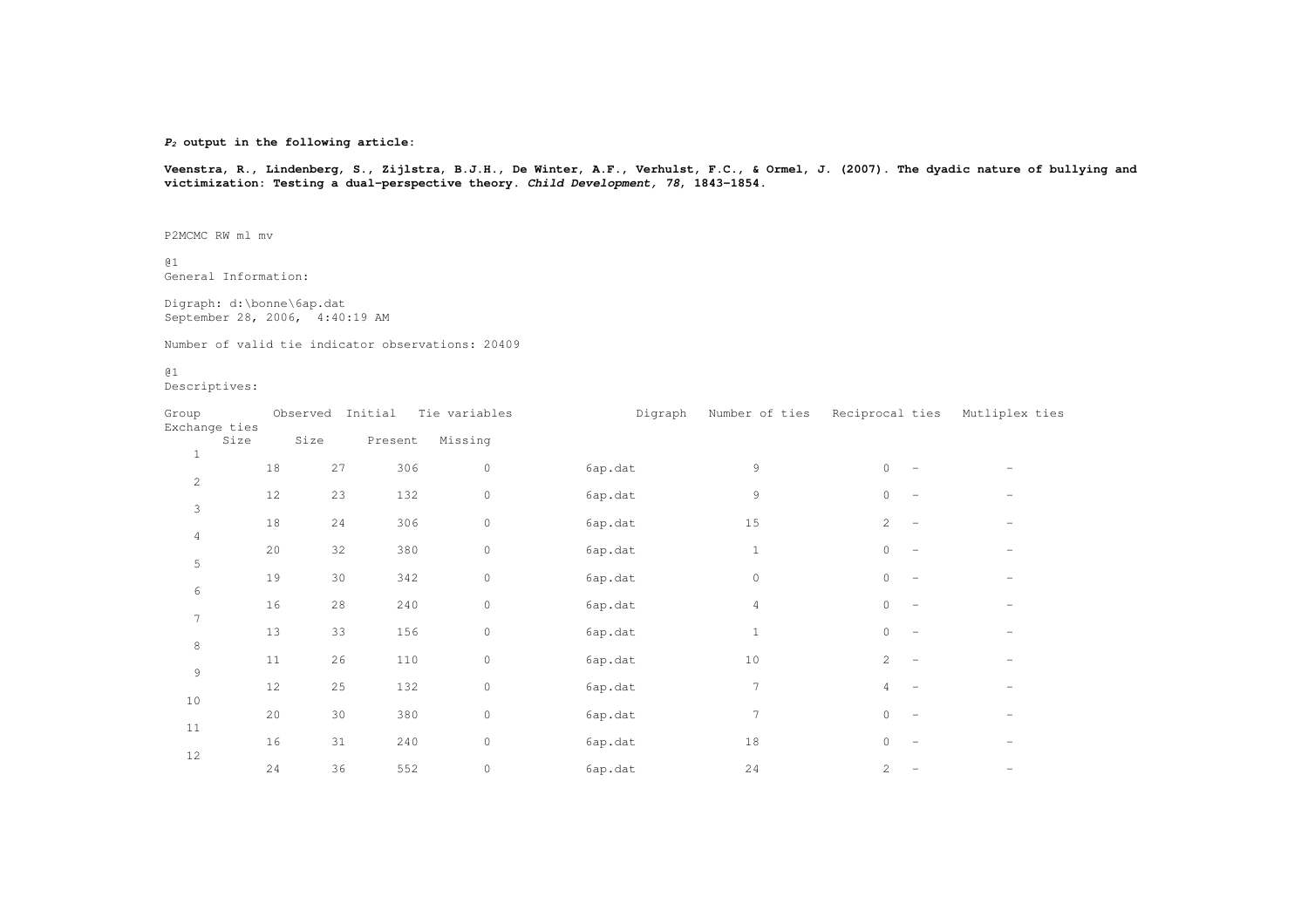| 13          |        |             |           |                     |         |                     |                                                 |  |
|-------------|--------|-------------|-----------|---------------------|---------|---------------------|-------------------------------------------------|--|
|             | $1\,7$ | $19\,$      | 272       | $\mathsf{O}\xspace$ | 6ap.dat | 19                  | $\overline{4}$                                  |  |
| $1\,4$      | $1\,4$ | $20$        | 182       | $\mathsf{O}\xspace$ | 6ap.dat | $1\,8$              | $\circ$                                         |  |
| $15\,$      | $1\,4$ | 36          | 182       | $\mathsf{O}\xspace$ | 6ap.dat | $\mathbf{1}$        | $\mathbb O$<br>$\overline{\phantom{a}}$         |  |
| $16$        | $12\,$ | 22          | 132       | $\mathbb O$         | 6ap.dat | $1\,$               | $\mathsf{O}\xspace$<br>$\overline{\phantom{0}}$ |  |
| $17\,$      | $1\,0$ | 30          | 90        | $\mathsf{O}\xspace$ | 6ap.dat | $\,1\,$             | $\mathsf{O}\xspace$<br>$\overline{\phantom{0}}$ |  |
| $1\,8$      | $15\,$ | 25          | 210       | $\mathsf{O}\xspace$ | 6ap.dat | 8                   | $\circ$<br>$\overline{\phantom{a}}$             |  |
| 19          | $15\,$ | 20          | 210       | $\mathbb O$         | 6ap.dat | 17                  | $\circ$<br>$\overline{\phantom{0}}$             |  |
| 20          |        |             |           |                     |         |                     |                                                 |  |
| $2\sqrt{1}$ | $1\,0$ | $1\,7$      | $90$      | $\mathsf{O}\xspace$ | 6ap.dat | $\,8\,$             | $\sqrt{2}$<br>$\overline{\phantom{a}}$          |  |
| 22          | 23     | 35          | 506       | $\mathbb O$         | 6ap.dat | $15\,$              | $\mathsf{O}\xspace$                             |  |
| 23          | 33     | 35          | 1056      | $\mathbb O$         | 6ap.dat | 6                   | $\circ$<br>$\overline{\phantom{0}}$             |  |
| 24          | $17\,$ | $2\,8$      | 272       | $\mathsf{O}\xspace$ | 6ap.dat | $1\,$               | $\mathsf{O}\xspace$<br>$\overline{\phantom{0}}$ |  |
| 25          | $1\,5$ | $17\,$      | 210       | $\mathsf{O}\xspace$ | 6ap.dat | 9                   | $\mathsf{O}\xspace$<br>$\qquad \qquad -$        |  |
| 26          | $17$   | 33          | 272       | $\mathsf{O}\xspace$ | 6ap.dat | $1\,0$              | $\circ$<br>$\qquad \qquad -$                    |  |
|             | $20$   | $2\,9$      | 380       | $\mathsf{O}\xspace$ | 6ap.dat | 17                  | $\sqrt{2}$<br>$\overline{\phantom{0}}$          |  |
| 27          | 19     | $2\sqrt{5}$ | 342       | $\mathsf{O}\xspace$ | 6ap.dat | $\mathsf{O}\xspace$ | $\mathsf{O}\xspace$<br>$\overline{\phantom{a}}$ |  |
| $2\,8$      | 13     | $2\sqrt{6}$ | 156       | $\mathsf{O}\xspace$ | 6ap.dat | 15                  | $\mathbf{2}$<br>$\qquad \qquad -$               |  |
| 29          | $1\,0$ | 30          | $90\,$    | $\mathsf{O}\xspace$ | 6ap.dat | $1\,$               | $\mathsf{O}\xspace$<br>$\qquad \qquad -$        |  |
| 30          | $15\,$ | 30          | 210       | $\mathsf{O}\xspace$ | 6ap.dat | $\circ$             | $\circ$<br>$\overline{\phantom{0}}$             |  |
| 31          | $1\,4$ | $1\,5$      | 182       | $\mathsf{O}\xspace$ | 6ap.dat | 27                  | $\epsilon$                                      |  |
| 32          | $16\,$ | 27          | 240       | $\mathbb O$         | 6ap.dat | 6                   | $\circ$<br>$\overline{\phantom{a}}$             |  |
| 33          | $1\,4$ | 29          | 182       | $\mathsf{O}\xspace$ | 6ap.dat | $1\,$               | $\circ$<br>$\overline{\phantom{0}}$             |  |
| 34          |        |             |           |                     |         |                     |                                                 |  |
| 35          | $1\,5$ | $2\,9$      | $2\,1\,0$ | $\mathbb O$         | 6ap.dat | 13                  | $\overline{4}$                                  |  |
| 36          | $1\,0$ | $2\,4$      | $90\,$    | $\mathsf{O}\xspace$ | 6ap.dat | $\epsilon$          | $\mathsf{O}\xspace$                             |  |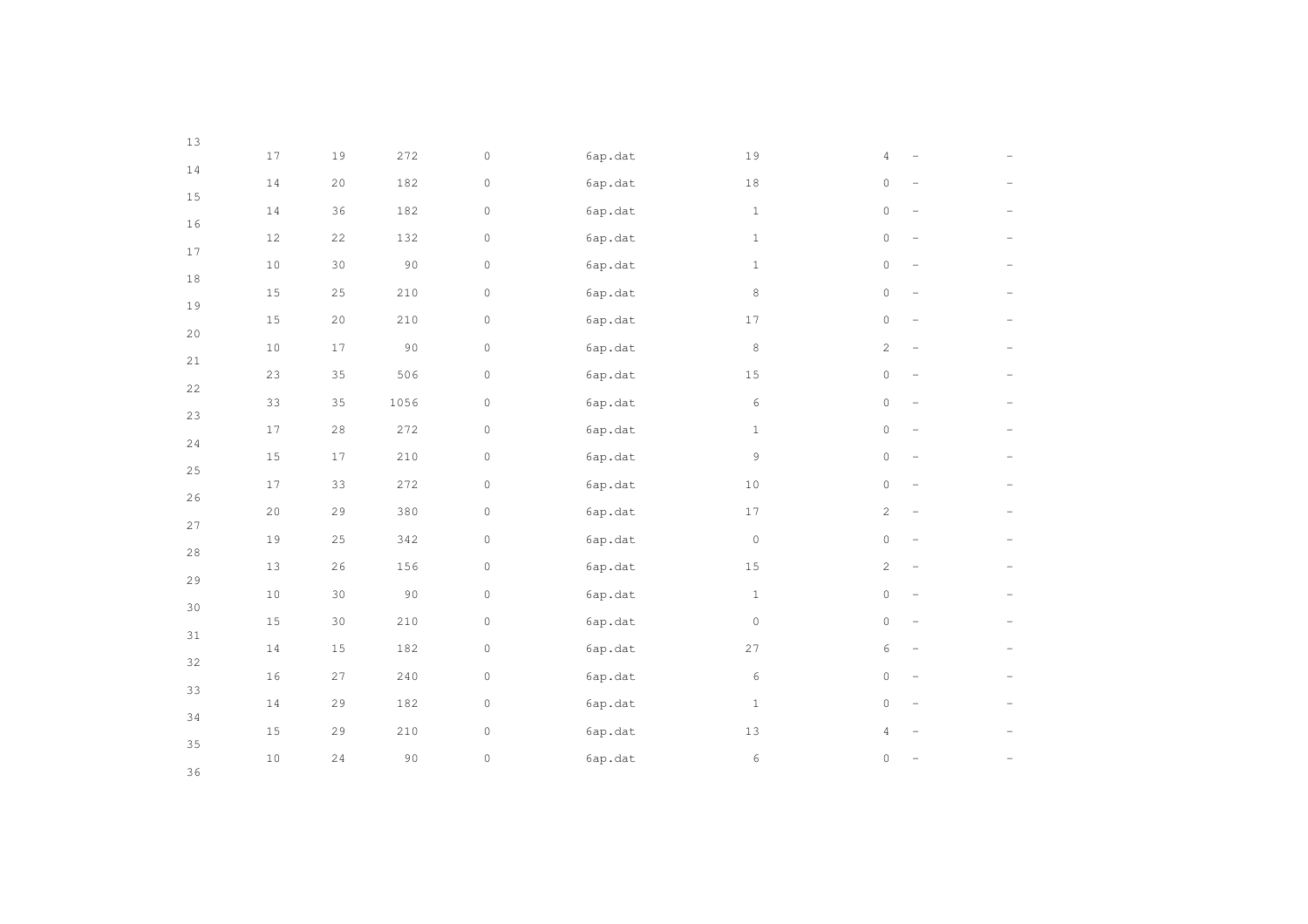| 37     | $17\,$ | 32          | 272    | $\mathsf{O}\xspace$ | 6ap.dat  | $12\,$         | 4                                                 |  |
|--------|--------|-------------|--------|---------------------|----------|----------------|---------------------------------------------------|--|
| 38     | $12\,$ | $1\,5$      | 132    | $\mathsf{O}\xspace$ | 6ap.dat  | $\mathbb O$    | $\circ$<br>$\overline{\phantom{a}}$               |  |
|        | 24     | 29          | 552    | $\circ$             | 6ap.dat  | 34             | $\circ$<br>$\overline{\phantom{a}}$               |  |
| 39     | $1\,8$ | 27          | 306    | $\mathsf{O}\xspace$ | 6ap.dat  | $\overline{c}$ | $\circ$<br>$\equiv$                               |  |
| $4\,0$ | $12\,$ | $3\sqrt{1}$ | 132    | $\mathsf{O}\xspace$ | 6ap.data | $\,8\,$        | $\circ$<br>$\overline{\phantom{a}}$               |  |
| 41     | 19     | $30$        | 342    | $\mathsf{O}\xspace$ | 6ap.data | $40$           | 6<br>$\overline{\phantom{a}}$                     |  |
| 42     | 19     | 33          | 342    | $\mathsf{O}\xspace$ | 6ap.dat  | 36             | 4<br>$\overline{\phantom{m}}$                     |  |
| 43     | $2\,5$ | 33          | 600    | $\mathsf{O}\xspace$ | 6ap.dat  | $1\,8$         | $\circ$<br>$\overline{\phantom{m}}$               |  |
| $4\,4$ | $16$   | $30$        | 240    | $\mathsf{O}\xspace$ | 6ap.dat  | $15\,$         | $\mathbf{2}^{\prime}$<br>$\overline{\phantom{a}}$ |  |
| $4\,5$ | $10$   | $15\,$      | 90     | $\mathsf{O}\xspace$ | 6ap.dat  | $1\,$          | $\circ$<br>$\overline{\phantom{a}}$               |  |
| $4\,6$ | 7      | 19          | $4\,2$ | $\mathsf{O}\xspace$ | 6ap.dat  | $1\,$          | $\circ$<br>$\overline{\phantom{a}}$               |  |
| 47     | $10$   | 13          | $90$   | $\mathsf{O}\xspace$ | 6ap.dat  | 7              | $\mathbf{2}^{\prime}$<br>$\overline{\phantom{a}}$ |  |
| $4\,8$ | $16$   | 24          | 240    | $\mathsf{O}\xspace$ | 6ap.dat  | $\mathbf{2}$   | 0<br>$\equiv$                                     |  |
| 49     | $12\,$ | 27          | 132    | $\mathsf{O}\xspace$ | 6ap.dat  | $\overline{4}$ | $\circ$<br>$\overline{\phantom{a}}$               |  |
| $50\,$ | $1\,4$ | $3\sqrt{1}$ | 182    | $\mathsf{O}\xspace$ | 6ap.dat  | $\mathbb O$    | $\mathsf{O}\xspace$<br>$\overline{\phantom{a}}$   |  |
| 51     | $1\,1$ | $2\sqrt{6}$ | $110$  | $\mathsf{O}\xspace$ | 6ap.data | $\overline{4}$ | $\mathbf{2}^{\prime}$<br>$\overline{\phantom{a}}$ |  |
| 52     | $1\,4$ | 23          | 182    | $\mathsf{O}\xspace$ | 6ap.data | $10$           | 4<br>$\overline{\phantom{a}}$                     |  |
| 53     | $1\,8$ | 27          | 306    | $\circ$             | 6ap.dat  | 16             | $\circ$<br>$\overline{\phantom{a}}$               |  |
| $5\,4$ | 17     | 27          | 272    | $\mathsf{O}\xspace$ | 6ap.dat  | $\,8\,$        | $\circ$<br>$\overline{\phantom{0}}$               |  |
|        |        |             |        |                     |          |                |                                                   |  |

# $01$

Random effects:

|                                          | parameter standard |  |  | quantiles from sample                            |  |  |
|------------------------------------------|--------------------|--|--|--------------------------------------------------|--|--|
|                                          | estimate error     |  |  | 0.5 2.5 2.5 50 7.5 97.5 99.5                     |  |  |
| sender variance 6ap.dat: 4.4927 0.5793   |                    |  |  | 3.15 3.42 4.09 4.47 4.87 5.70 6.17               |  |  |
| receiver variance 6ap.dat: 0.5159 0.1538 |                    |  |  | $0.11$ $0.20$ $0.42$ $0.51$ $0.62$ $0.82$ $0.92$ |  |  |
| covariance $6ap.dat: 0.1290 0.2645$      |                    |  |  | $-0.58 - 0.40 - 0.04$ 0.13 0.30 0.65 0.80        |  |  |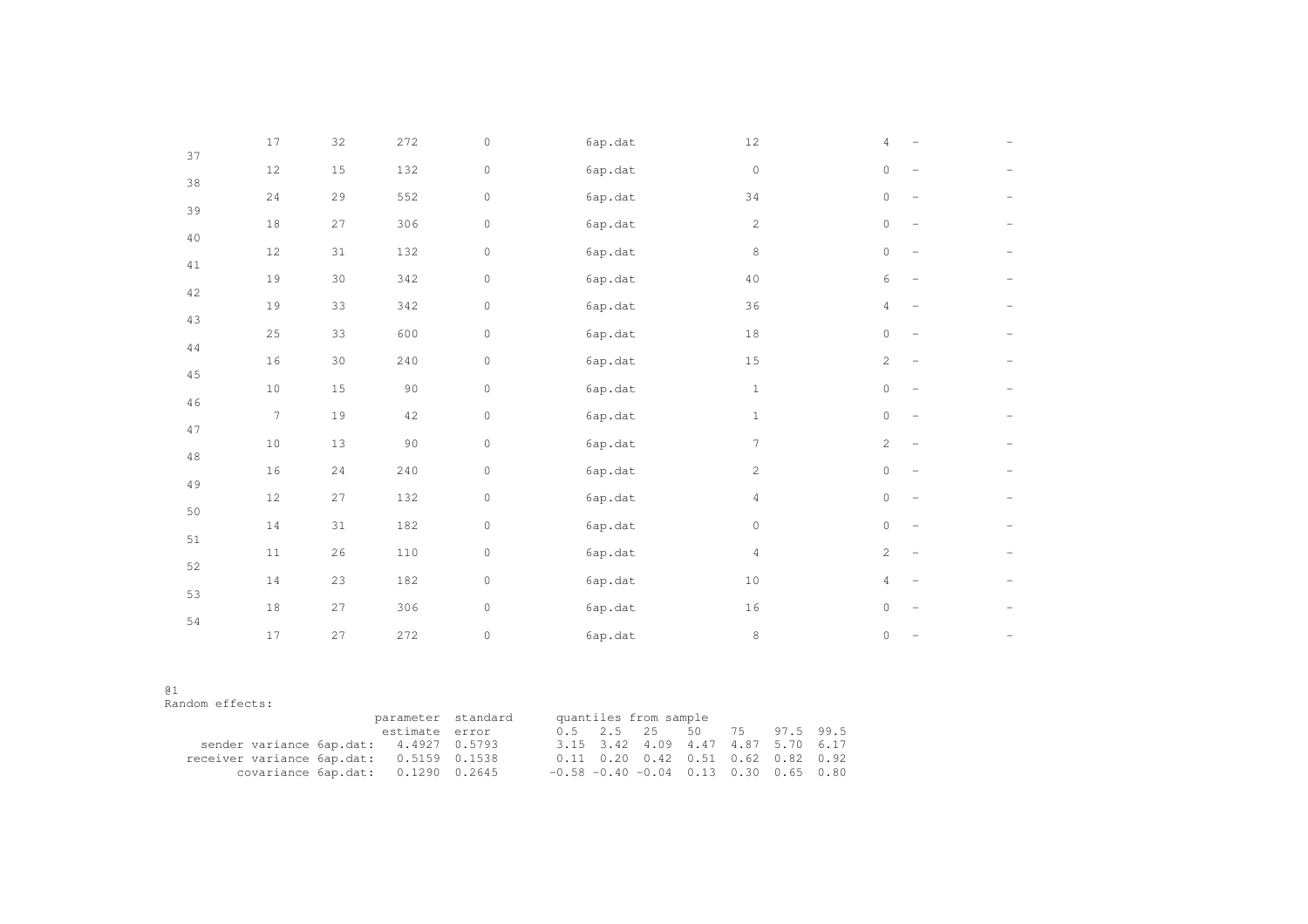@1.<br>Fixed effects:

# @2

| Overall effects:                   |                         |  |  |                       |                                                         |  |
|------------------------------------|-------------------------|--|--|-----------------------|---------------------------------------------------------|--|
|                                    | parameter standard      |  |  | quantiles from sample |                                                         |  |
|                                    | estimate error          |  |  |                       | 0.5 2.5 2.5 50 7.5 97.5 99.5                            |  |
| Densitv                            | 6ap.dat: -6.7580 0.2829 |  |  |                       | $-7.47$ $-7.27$ $-6.95$ $-6.77$ $-6.58$ $-6.08$ $-5.90$ |  |
| Reciprocity 6ap.dat: 0.4485 0.3753 |                         |  |  |                       | $-0.46 - 0.25$ 0.19 0.44 0.67 1.26 1.55                 |  |

# @2

.<br>Specific covariate effects:

# @3

.<br>Sender covariates:

|                      |          | quantiles from sample<br>parameter standard |                |                |         |      |      |           |             |
|----------------------|----------|---------------------------------------------|----------------|----------------|---------|------|------|-----------|-------------|
|                      | estimate | error                                       | 0.5            | 2.5            | 2.5     | 50   | 75   |           | 97.5 99.5   |
| gender               | 1.2091   | 0.2843                                      | 0.49           | 0.66           | 1.02    | 1.20 | 1.40 | 1.79 1.92 |             |
| Aggressiveness       | 0.7208   | 0.1152                                      | 0.40           | 0.51           | 0.65    | 0.71 | 0.80 |           | $0.95$ 1.02 |
| isolation            | 0.1783   | 0.1179                                      |                | $-0.09 - 0.04$ | 0.09    | 0.18 | 0.26 | 0.41      | 0.49        |
| acceptance aggregate | 0.2354   | 0.1361                                      |                | $-0.13 - 0.04$ | 0.15    | 0.24 | 0.33 | 0.50      | 0.54        |
| rejection aggregate  | 0.0727   | 0.1456                                      |                | $-0.28 - 0.20$ | $-0.02$ | 0.07 | 0.16 | 0.37      | 0.49        |
| bully                | 0.2809   | 0.3384                                      | $-0.65 - 0.50$ |                |         | 0.31 | 0.52 | 0.87      | 1.02        |

# @3

.<br>Receiver covariates:

|                      | parameter standard |                   | quantiles from sample                                 |
|----------------------|--------------------|-------------------|-------------------------------------------------------|
|                      | estimate error     |                   | $0.5$ 2.5 25<br>97.5 99.5<br>50<br>75                 |
| gender               | 0.2926 0.2650      |                   | $-0.41 - 0.27$ 0.12 0.31 0.48 0.79 0.90               |
| Aggressiveness       | 0.0304 0.0763      |                   | $-0.19 - 0.13 - 0.02$ 0.04 0.08 0.17 0.21             |
| isolation            | 0.3970 0.0799      |                   | $0.17$ 0.24 0.35 0.40 0.45 0.54 0.60                  |
| acceptance aggregate | $0.1003$ $0.1003$  |                   | $-0.15 - 0.10$ 0.03 0.10 0.17 0.29 0.33               |
| rejection aggregate  |                    | $0.3019$ $0.0969$ | $0.37$ $0.50$ $0.53$<br>0.30<br>0.24<br>$0.04$ $0.10$ |
| bully                | 1.7459 0.1872      |                   | 1.33 1.42 1.61 1.74 1.86 2.16 2.30                    |

# @3

.<br>Density covariates:

| covariates:     |                    |  |                                                   |  |  |  |
|-----------------|--------------------|--|---------------------------------------------------|--|--|--|
|                 | parameter standard |  | quantiles from sample                             |  |  |  |
|                 | estimate error     |  | 0.5 2.5 25 50 75 97.5 99.5                        |  |  |  |
| abs diff gender | $0.0253$ 0.2592    |  | $-0.58 - 0.46 - 0.15$ 0.02 0.19 0.58 0.76         |  |  |  |
| BestFriend      | $-0.7153$ 0.1865   |  | $-1.19 - 1.08 - 0.84 - 0.72 - 0.59 - 0.35 - 0.21$ |  |  |  |
| Dislike         | 1.5253 0.1550      |  | 1.17 1.24 1.42 1.51 1.62 1.85 1.96                |  |  |  |
| BothBoy         | $-0.6075$ 0.5010   |  | $-1.82$ $-1.56$ $-0.94$ $-0.62$ $-0.30$ 0.45 0.75 |  |  |  |
|                 |                    |  |                                                   |  |  |  |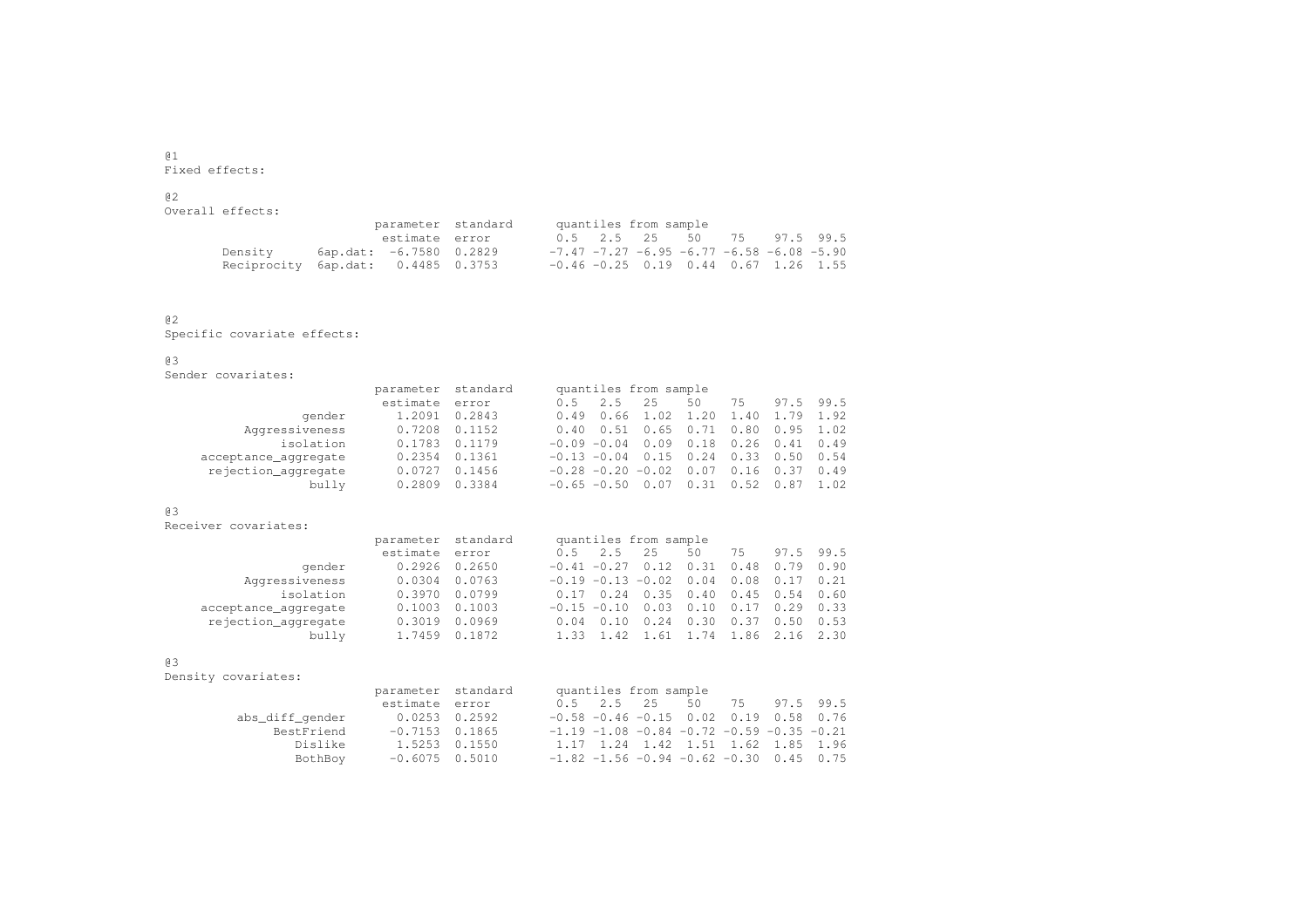a2 .<br>Omega for Multilevel Model:

0.56

standard errors:

0.28

parameter standard quantiles from sample estimate error  $0.5$  2.5 25 50 75 97.5 99.5 :  $0.5612$  0.2806 0.5612 0.2806 0.08 0.13 0.36 0.53 0.72 1.21 1.54

acceptance rate for random actor effects: 0.6234 acceptance rate for fixed parameters: 0.6855 acceptance rate for random effects fixed parameters: 0.7932

@1.<br>Model fit measures:

Deviance: 1857.7814 Bayesian information criterion: 24970.3538 Harmonic mean of the likelihood: 4.28282011933533E-0522 -1200.4948Newton and Raftery p4: 0.010 -938.0911 Mean absolute residual: 0.040

> parameter standard quantiles from sample estimate error 0.5 2.5 25 50 75 97.5 99.5 log-likelihood: -1117.7029 23.2434 -1185.80 -1168.23 -1131.96 -1116.73 -1102.25 -1073.72 -1060.11

# 23.2634

## @1

Convergence info:

@2

.<br>Covariance matrix from sample of theta (correlations below the diagonal):

0.080 -0.003 -0.028 0.006 -0.002 -0.002 -0.006 -0.024 0.004 0.002 -0.003 0.000 -0.004 -0.014 -0.024 -0.013 -0.014 -0.022 -0.029 0.141 -0.012 0.004 -0.005 -0.006 -0.011 -0.038 -0.015 -0.002 -0.004 -0.005 -0.000 0.001 0.007 0.013 -0.000 0.023 -0.344 -0.115 0.081 -0.005 0.003 0.000 -0.002 0.015 0.033 0.001 -0.001 0.001 0.003 0.002 -0.032 0.002 0.001 -0.077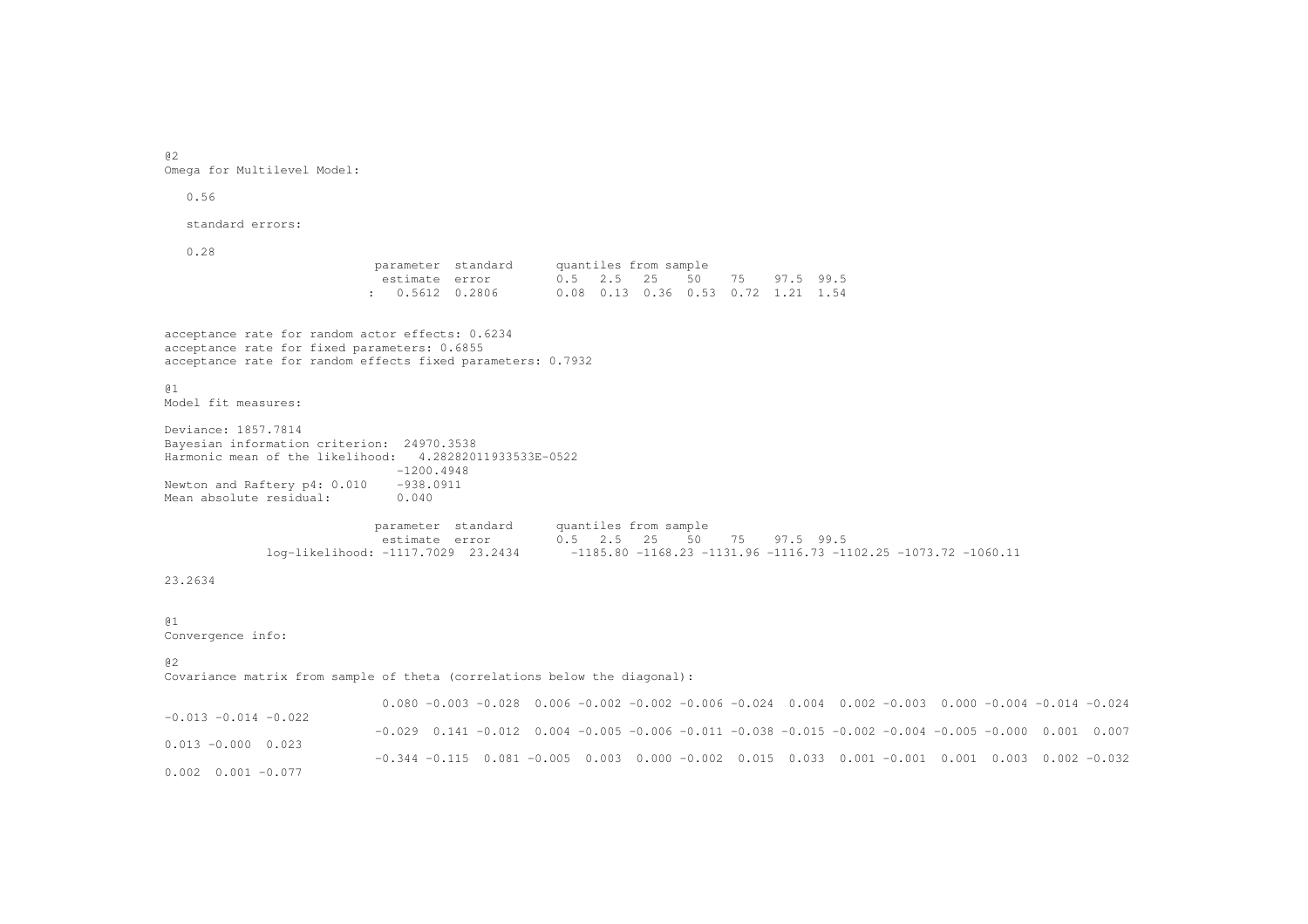| $-0.001$ $0.001$ $-0.009$ |  |  |  |  |                                                                                                          |  | $0.180$ $0.086$ $-0.160$ $0.013$ $-0.002$ $-0.003$ $-0.005$ $0.000$ $0.003$ $-0.000$ $-0.001$ $-0.002$ $-0.001$ $-0.003$ $-0.005$ |  |
|---------------------------|--|--|--|--|----------------------------------------------------------------------------------------------------------|--|-----------------------------------------------------------------------------------------------------------------------------------|--|
|                           |  |  |  |  |                                                                                                          |  | $-0.071$ $-0.121$ 0.079 $-0.117$ 0.014 0.005 $-0.003$ 0.008 $-0.005$ $-0.001$ 0.001 $-0.001$ $-0.001$ $-0.003$ 0.000 0.004        |  |
| $0.000$ $0.002$ $0.011$   |  |  |  |  |                                                                                                          |  | $-0.052$ $-0.120$ 0.012 $-0.188$ 0.285 0.019 0.007 $-0.000$ $-0.004$ 0.000 0.000 $-0.002$ $-0.001$ $-0.004$ 0.004                 |  |
| $0.001 - 0.001 0.009$     |  |  |  |  |                                                                                                          |  | $-0.139 - 0.197 - 0.059 - 0.313 - 0.197$ $0.342$ $0.021 - 0.010$ $0.005$ $0.001$ $0.001$ $0.001$ $0.002$ $0.003$ $-0.003$         |  |
| $-0.001 - 0.000 - 0.006$  |  |  |  |  |                                                                                                          |  |                                                                                                                                   |  |
| $-0.008$ $0.012$ $-0.017$ |  |  |  |  |                                                                                                          |  | $-0.255 -0.298$ $0.151$ $0.011$ $0.189 -0.007 -0.208$ $0.115$ $0.008$ $-0.000$ $0.003$ $0.002$ $-0.002$ $0.007$ $-0.007$          |  |
|                           |  |  |  |  |                                                                                                          |  | $0.050 - 0.154$ $0.434$ $0.114$ $-0.171$ $-0.109$ $0.122$ $0.091$ $0.070$ $0.001$ $-0.000$ $0.000$ $-0.004$ $-0.004$ $-0.050$     |  |
| $-0.004$ $0.002$ $-0.114$ |  |  |  |  |                                                                                                          |  | $0.081 - 0.087$ $0.048 - 0.009 - 0.085$ $0.010$ $0.077 - 0.005$ $0.025$ $0.006 - 0.001 - 0.001 - 0.002 - 0.002 - 0.001$           |  |
| $-0.000$ $0.000$ $-0.003$ |  |  |  |  |                                                                                                          |  | $-0.111$ $-0.147$ $-0.038$ $-0.070$ $0.116$ $0.008$ $0.072$ $0.125$ $-0.016$ $-0.124$ $0.006$ $0.003$ $-0.002$ $0.003$ $0.003$    |  |
| $-0.001$ $0.001$ $0.005$  |  |  |  |  |                                                                                                          |  |                                                                                                                                   |  |
| $-0.005 -0.001 -0.000$    |  |  |  |  |                                                                                                          |  | $0.018 - 0.134$ $0.029 - 0.174 - 0.078 - 0.170$ $0.052$ $0.070$ $0.005 - 0.163$ $0.353$ $0.010$ $0.004$ $0.005 - 0.002$           |  |
| $0.002 - 0.004$ 0.001     |  |  |  |  | $-0.146 - 0.007$ $0.095 - 0.071 - 0.242 - 0.064$ $0.124 - 0.075 - 0.149 - 0.212 - 0.222$ $0.424$ $0.009$ |  | 0.000 0.001                                                                                                                       |  |
|                           |  |  |  |  |                                                                                                          |  | $-0.273$ 0.009 0.035 $-0.144$ 0.014 $-0.141$ 0.105 0.113 $-0.079$ $-0.129$ 0.177 0.267 0.013 0.035 0.002                          |  |
| $-0.005$ 0.002 0.007      |  |  |  |  |                                                                                                          |  | $-0.321$ $0.074$ $-0.432$ $-0.152$ $0.132$ $0.108$ $-0.090$ $-0.077$ $-0.732$ $-0.062$ $0.128$ $-0.058$ $0.031$ $0.042$ $0.067$   |  |
| $0.014 - 0.001 0.112$     |  |  |  |  |                                                                                                          |  | $-0.244$ $0.188$ $0.033$ $-0.024$ $0.000$ $0.041$ $-0.026$ $-0.128$ $-0.091$ $-0.009$ $-0.070$ $-0.270$ $0.099$ $-0.146$ $0.292$  |  |
| $0.035$ 0.002 0.007       |  |  |  |  |                                                                                                          |  |                                                                                                                                   |  |
| $0.077$ 0.024 $-0.003$    |  |  |  |  |                                                                                                          |  | $-0.326 -0.008$ $0.020$ $0.077$ $0.089 -0.031$ $-0.015$ $0.234$ $0.051$ $0.032$ $0.062$ $-0.082$ $-0.276$ $0.079$ $-0.028$        |  |
| $0.070 - 0.034 0.251$     |  |  |  |  |                                                                                                          |  | $-0.154$ $0.123$ $-0.543$ $-0.150$ $0.189$ $0.127$ $-0.078$ $-0.098$ $-0.859$ $-0.082$ $0.127$ $-0.008$ $0.027$ $0.074$ $0.859$   |  |
|                           |  |  |  |  |                                                                                                          |  |                                                                                                                                   |  |

# @2

Performed number of iterations

number of batches: 0 batch size: 0 number of burn-in iterations: 8000 sample size: 20000 thinning constant: 1 @2Raftery-Lewis estimates

|  | quantile KThin BurnIn NSample KInd MinInd            |  |                               |  | $\mathbb{I}$ |
|--|------------------------------------------------------|--|-------------------------------|--|--------------|
|  | sender variance 6ap.dat: 2.5 10 60 16240 39 600 0.04 |  |                               |  |              |
|  |                                                      |  | 50 26 130 406224 90 6147 0.02 |  |              |
|  |                                                      |  | 97.5 11 44 13354 35 600 0.04  |  |              |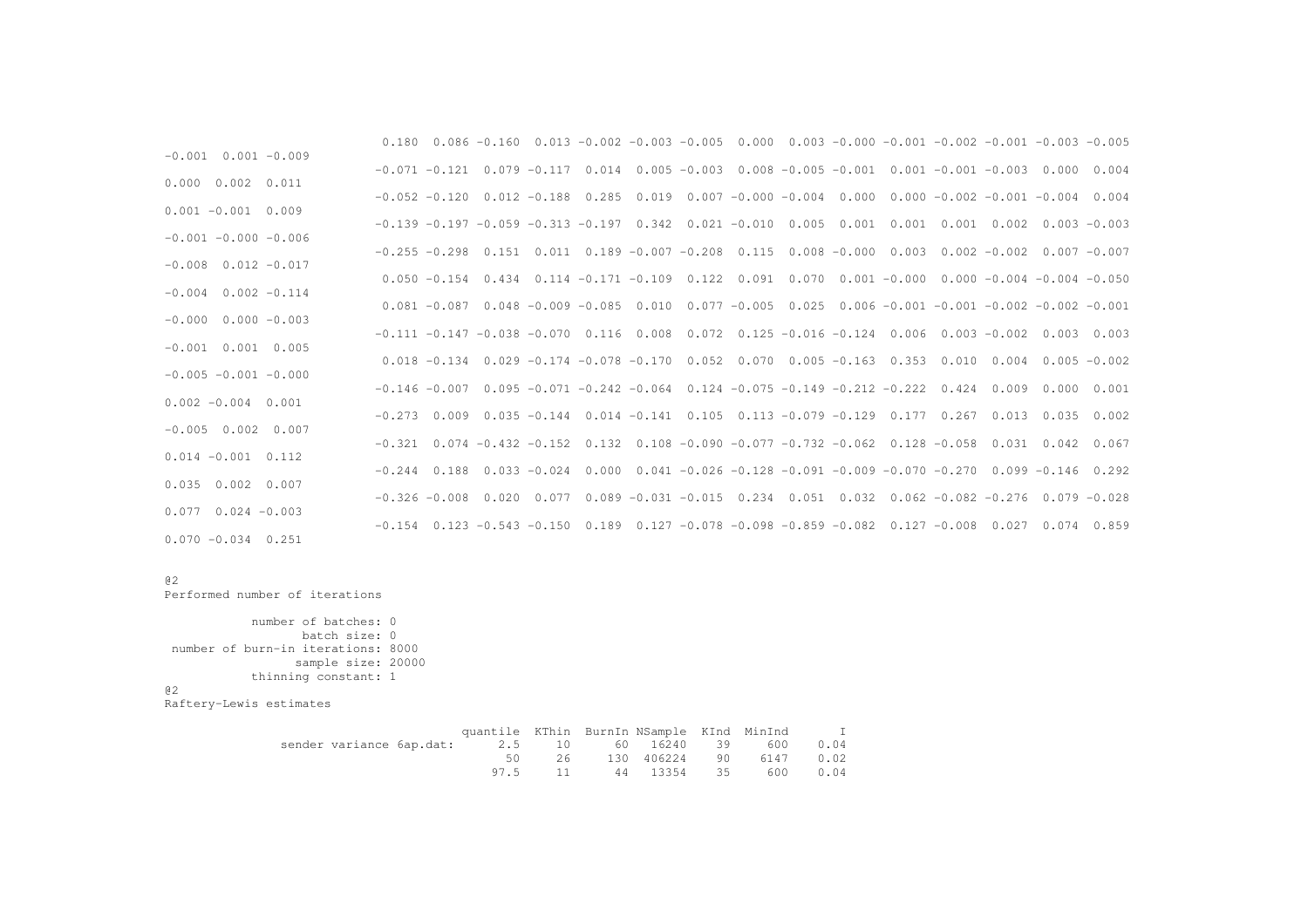| covariance 6ap.dat, 6ap.dat: | 2.5  | 15          | 135  | 32880       | 59  | 600  | 0.02 |
|------------------------------|------|-------------|------|-------------|-----|------|------|
|                              | 50   | 25          | 225  | 643550      | 149 | 6147 | 0.01 |
|                              | 97.5 | 17          | 187  | 42024       | 50  | 600  | 0.01 |
| receiver variance 6ap.dat:   | 2.5  | 5           | 2180 | 558920      | 248 | 600  | 0.00 |
|                              | 50   | 38          |      | 342 1019768 | 158 | 6147 | 0.01 |
|                              | 97.5 | $\mathsf 9$ | 81   | 21654       | 50  | 600  | 0.03 |
| density 6ap.dat:             | 2.5  | 6           | 240  | 63816       | 112 | 600  | 0.01 |
|                              | 50   | 24          |      | 456 1427808 | 242 | 6147 | 0.00 |
|                              | 97.5 | 10          | 260  | 64380       | 92  | 600  | 0.01 |
| reciprocity 6ap.dat:         | 2.5  | 14          | 140  | 37212       | 56  | 600  | 0.02 |
|                              | 50   | 26          | 312  | 977912      | 188 | 6147 | 0.01 |
|                              | 97.5 | $\sqrt{2}$  | 98   | 25566       | 74  | 600  | 0.02 |
| qender                       | 2.5  | 7           | 112  | 26397       | 61  | 600  | 0.02 |
|                              | 50   | 36          | 288  | 905364      | 142 | 6147 | 0.01 |
|                              | 97.5 | 12          | 108  | 28320       | 49  | 600  | 0.02 |
| Aggressiveness               | 2.5  | $\sqrt{4}$  | 116  | 30560       | 53  | 600  | 0.02 |
|                              | 50   | 34          |      | 340 1057808 | 166 | 6147 | 0.01 |
|                              | 97.5 | 15          | 180  | 42360       | 68  | 600  | 0.01 |
| isolation                    | 2.5  | 7           | 105  | 29309       | 43  | 600  | 0.02 |
|                              | 50   | 23          | 322  | 985366      | 203 | 6147 | 0.01 |
|                              | 97.5 | 7           | 196  | 53606       | 77  | 600  | 0.01 |
| acceptance_aggregate         | 2.5  | 11          | 198  | 50776       | 60  | 600  | 0.01 |
|                              | 50   | 31          |      | 403 1272519 | 179 | 6147 | 0.00 |
|                              | 97.5 | 16          | 144  | 35792       | 56  | 600  | 0.02 |
| rejection_aggregate          | 2.5  | 9           | 171  | 46404       | 70  | 600  | 0.01 |
|                              | 50   | 34          |      | 442 1366256 | 250 | 6147 | 0.00 |
|                              | 97.5 | 6           | 210  | 54402       | 76  | 600  | 0.01 |
| bully                        | 2.5  | 18          | 234  | 63810       | 66  | 600  | 0.01 |
|                              | 50   | 37          |      | 407 1252080 | 215 | 6147 | 0.00 |
|                              | 97.5 | 11          | 154  | 41228       | 57  | 600  | 0.01 |
| qender                       | 2.5  | 11          | 99   | 26015       | 61  | 600  | 0.02 |
|                              | 50   | 33          | 264  | 765039      | 131 | 6147 | 0.01 |
|                              | 97.5 | 3           | 54   | 13365       | 41  | 600  | 0.04 |
| Aggressiveness               | 2.5  | 2           | 108  | 28242       | 83  | 600  | 0.02 |
|                              | 50   | 32          | 256  | 785088      | 108 | 6147 | 0.01 |
|                              | 97.5 | 10          | 100  | 26980       | 56  | 600  | 0.02 |
| isolation                    | 2.5  | 7           | 91   | 24213       | 48  | 600  | 0.02 |
|                              | 50   | 28          | 224  | 636272      | 119 | 6147 | 0.01 |
|                              | 97.5 | 8           | 80   | 19904       | 45  | 600  | 0.03 |
| acceptance_aggregate         | 2.5  | 13          | 117  | 29640       | 59  | 600  | 0.02 |
|                              | 50   | 25          | 225  | 687150      | 124 | 6147 | 0.01 |
|                              | 97.5 | 9           | 108  | 26496       | 48  | 600  | 0.02 |
| rejection_aggregate          | 2.5  | $\mathbf 1$ | 91   | 23748       | 75  | 600  | 0.03 |
|                              | 50   | 22          | 220  | 651926      | 145 | 6147 | 0.01 |
|                              | 97.5 | 9           | 126  | 32868       | 68  | 600  | 0.02 |
| bully                        | 2.5  | 5           | 70   | 16720       | 46  | 600  | 0.04 |
|                              | 50   | 27          | 243  | 743715      | 134 | 6147 | 0.01 |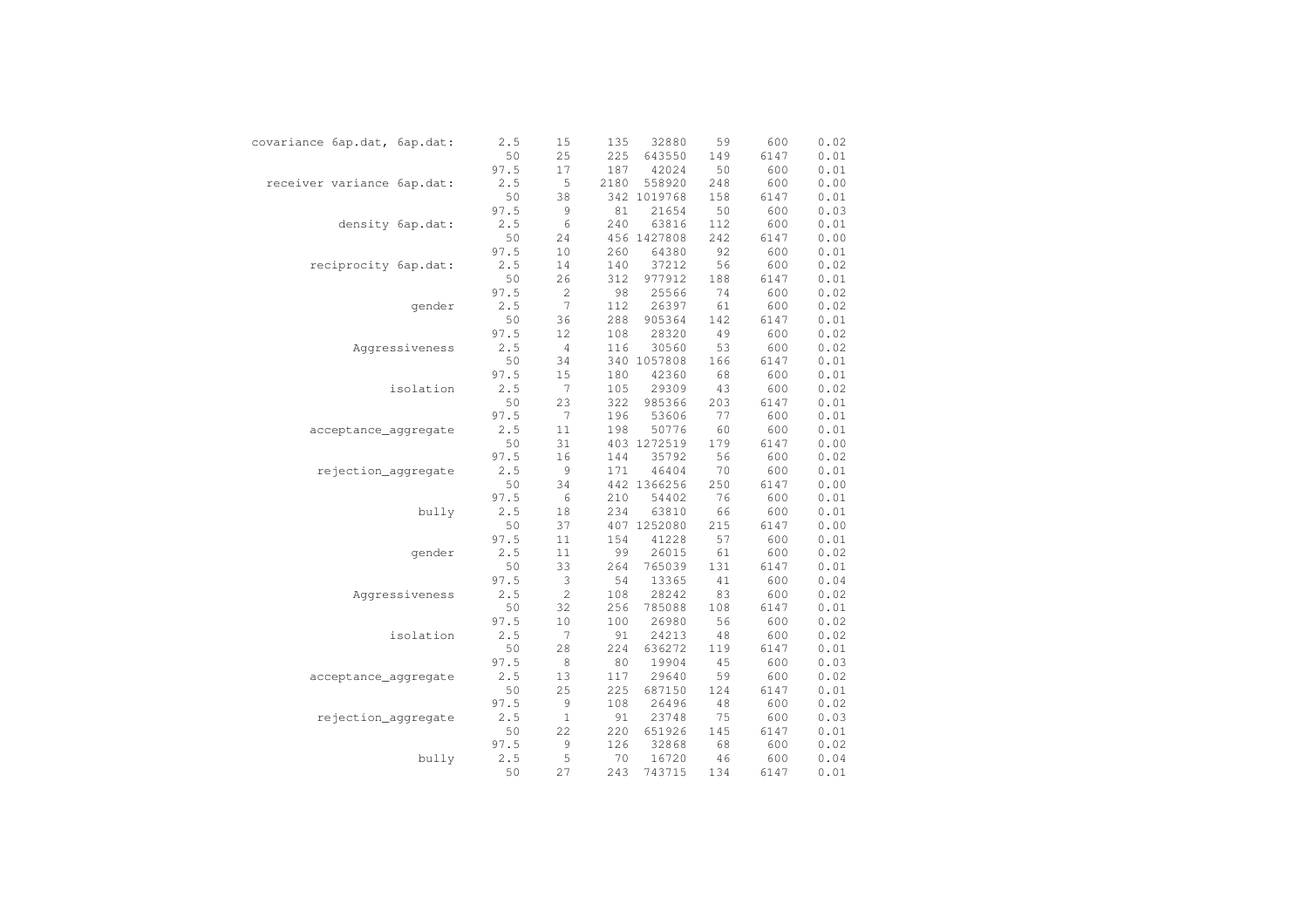|                 | 97.5 | 4   | 116   | 30560  | 53  | 600  | 0.02 |
|-----------------|------|-----|-------|--------|-----|------|------|
| abs_diff_qender | 2.5  | 6   | 60    | 16092  | 33  | 600  | 0.04 |
|                 | 50   | 35  | 245   | 765800 | 156 | 6147 | 0.01 |
|                 | 97.5 |     | 147   | 38164  | 72  | 600  | 0.02 |
| BestFriend      | 2.5  | 6   | 78    | 19698  | 45  | 600  | 0.03 |
|                 | 50   | 25  | 200   | 633175 | 102 | 6147 | 0.01 |
|                 | 97.5 | 5   | 75    | 19420  | 45  | 600  | 0.03 |
| Dislike         | 2.5  | 11  | 88    | 24420  | 32  | 600  | 0.02 |
|                 | 50   | 15  | 150   | 442140 | 93  | 6147 | 0.01 |
|                 | 97.5 | 10  | 90    | 22660  | 31  | 600  | 0.03 |
| BothBoy         | 2.5  | 5   | 60    | 14860  | 30  | 600  | 0.04 |
|                 | 50   | 28  | 2.2.4 | 686588 | 117 | 6147 | 0.01 |
|                 | 97.5 | 12. | 132   | 35160  | 36  | 600  | 0.02 |
|                 |      |     |       |        |     |      |      |

#### P2MCMC RW ml mv

@1.<br>General Information:

Digraph: d:\bonne\6pp.dat September 28, 2006, 3:32:32 AM

#### Number of valid tie indicator observations: 20409

@1.<br>Descriptives:

| Group<br>Exchange ties |      |    | Observed | Initial | Tie variables       | Digraph | Number of ties | Reciprocal ties                            | Mutliplex ties           |
|------------------------|------|----|----------|---------|---------------------|---------|----------------|--------------------------------------------|--------------------------|
|                        | Size |    | Size     | Present | Missing             |         |                |                                            |                          |
| ᆠ                      |      | 18 | 27       | 306     | $\circ$             | 6pp.dat | 13             | $\circ$<br>$\overline{\phantom{m}}$        |                          |
| $\overline{c}$         |      | 12 | 23       | 132     | $\mathbf{0}$        | 6pp.dat | 17             | 4<br>$\overline{\phantom{a}}$              | $\overline{\phantom{0}}$ |
| 3                      |      |    |          |         |                     |         |                |                                            |                          |
| 4                      |      | 18 | 24       | 306     | $\mathsf{O}\xspace$ | 6pp.dat | 21             | 6<br>$\overline{\phantom{a}}$              |                          |
|                        |      | 20 | 32       | 380     | $\mathsf{O}\xspace$ | 6pp.dat | 16             | 4<br>$\overline{\phantom{0}}$              |                          |
| 5                      |      | 19 | 30       | 342     | 0                   | 6pp.dat | 13             | $\circ$<br>$\overline{\phantom{a}}$        | $\overline{\phantom{0}}$ |
| 6                      |      | 16 | 28       | 240     | $\mathsf{O}\xspace$ | 6pp.dat | 9              | $\overline{2}$<br>$\overline{\phantom{a}}$ |                          |
| 7                      |      | 13 | 33       | 156     | $\circ$             | 6pp.dat | 5              | $\circ$<br>$\overline{\phantom{a}}$        | -                        |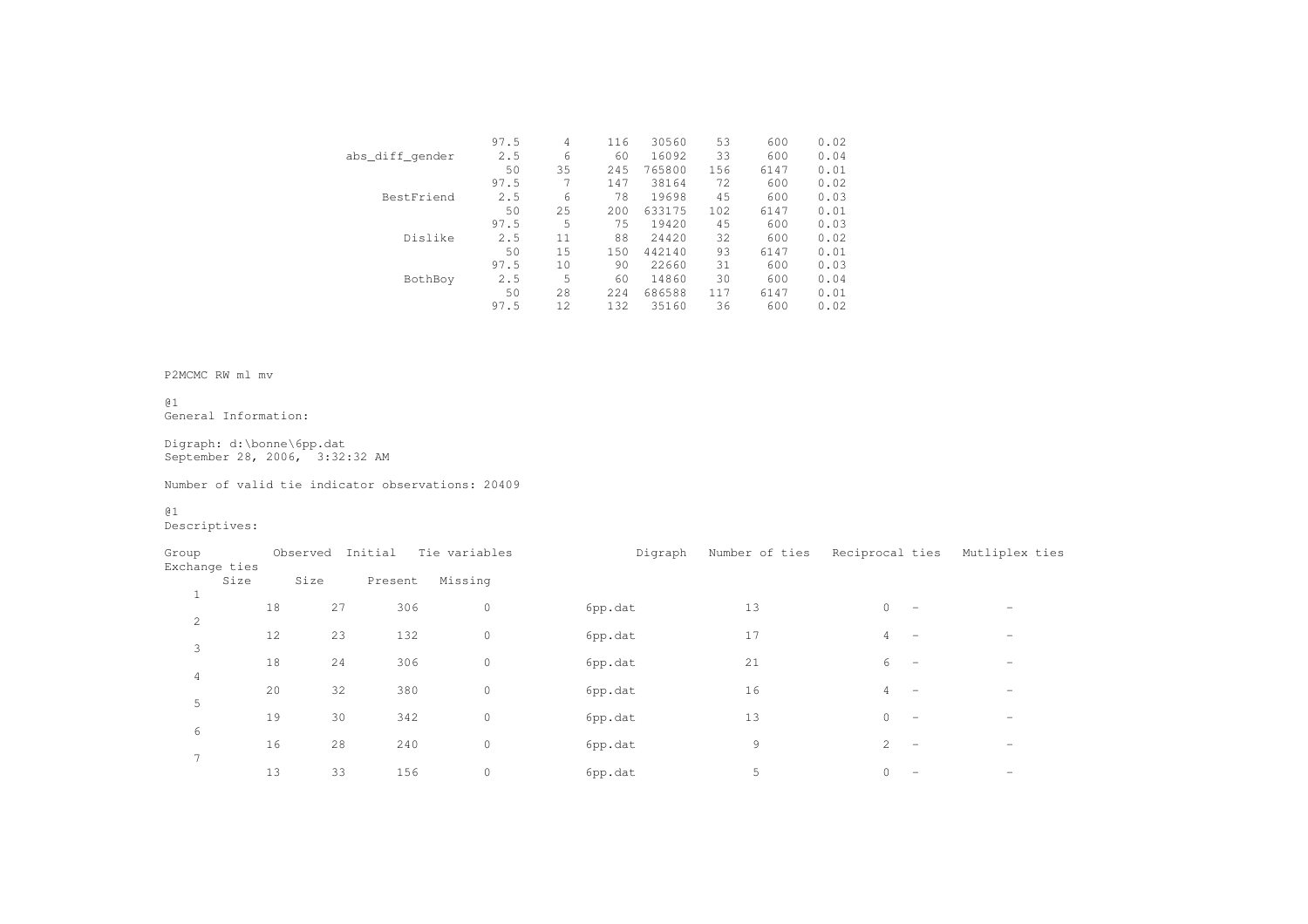| $\,8\,$     |        |             |           |                     |         |                |                                                 |  |
|-------------|--------|-------------|-----------|---------------------|---------|----------------|-------------------------------------------------|--|
| $\mathsf 9$ | $1\,1$ | 26          | 110       | $\mathbb O$         | 6pp.dat | 8              | $\sqrt{2}$                                      |  |
|             | $12\,$ | 25          | 132       | $\mathsf{O}\xspace$ | 6pp.dat | 9              | $\circ$                                         |  |
| $10$        | 20     | 30          | 380       | $\mathsf{O}\xspace$ | 6pp.dat | $15\,$         | $\circ$<br>$\overline{\phantom{0}}$             |  |
| 11          | 16     | $31\,$      | 240       | $\mathbb O$         | 6pp.dat | 8              | $\mathbb O$                                     |  |
| $12\,$      | $2\,4$ | 36          | 552       | $\mathbb O$         | 6pp.dat | 23             | $\mathbf{2}$<br>$\overline{\phantom{0}}$        |  |
| $13$        | $17$   | 19          | 272       | $\mathsf{O}\xspace$ | 6pp.dat | 26             | 6<br>$\overline{\phantom{0}}$                   |  |
| 14          | $1\,4$ | $20\,$      | 182       | $\mathbb O$         | 6pp.dat | $1\,1$         | $\circ$                                         |  |
| 15          | $1\,4$ | 36          | 182       | $\mathbb O$         | 6pp.dat | $\,8\,$        | $\mathbb O$<br>$\overline{\phantom{0}}$         |  |
| $16$        | $12\,$ | $2\sqrt{2}$ | 132       | $\mathsf{O}\xspace$ | 6pp.dat | $\,8\,$        | $\mathsf{O}\xspace$                             |  |
| $17\,$      | $10$   | 30          | 90        | $\mathbb O$         | 6pp.dat | $\overline{c}$ | $\mathbb O$<br>$\overline{\phantom{m}}$         |  |
| $1\,8$      |        |             |           |                     |         | 7              | $\circ$                                         |  |
| 19          | $15\,$ | $2\,5$      | $210$     | $\mathsf{O}\xspace$ | 6pp.dat |                | $\overline{\phantom{a}}$                        |  |
| $20$        | $1\,5$ | $20$        | 210       | $\mathbb O$         | 6pp.dat | 23             | $\circ$<br>$\overline{\phantom{0}}$             |  |
| 21          | $10$   | $1\,7$      | $90$      | $\mathbb O$         | 6pp.dat | $7\phantom{.}$ | $\mathsf{O}\xspace$<br>$\overline{\phantom{0}}$ |  |
| 22          | 23     | 35          | 506       | $\mathsf{O}\xspace$ | 6pp.dat | 19             | $\mathsf{O}\xspace$                             |  |
| 23          | 33     | 35          | 1056      | $\mathsf{O}\xspace$ | 6pp.dat | 17             | $\overline{4}$<br>$\qquad \qquad -$             |  |
| 24          | $17\,$ | $2\,8$      | 272       | $\mathsf{O}\xspace$ | 6pp.dat | $10$           | $\mathbf{2}$<br>$\overline{\phantom{0}}$        |  |
| $2\,5$      | $1\,5$ | $17$        | $2\,1\,0$ | $\mathsf{O}\xspace$ | 6pp.dat | 6              | $\mathbf{2}$<br>$\overline{\phantom{0}}$        |  |
|             | $17\,$ | 33          | 272       | $\mathbb O$         | 6pp.dat | $2\,7$         | $\overline{4}$<br>$\overline{\phantom{0}}$      |  |
| 26          | 20     | 29          | 380       | $\mathbb O$         | 6pp.dat | 24             | $\overline{4}$                                  |  |
| 27          | 19     | $2\,5$      | 342       | $\mathsf{O}\xspace$ | 6pp.dat | $\circ$        | $\circ$<br>$\qquad \qquad -$                    |  |
| 28          | $13$   | 26          | 156       | $\mathsf{O}\xspace$ | 6pp.dat | 8              | $\circ$<br>$\overline{\phantom{0}}$             |  |
| 29          | $10$   | $30$        | $90\,$    | $\mathbb O$         | 6pp.dat | 3              | $\circ$                                         |  |
| 30          | $15\,$ | 30          | $210$     | $\mathsf{O}\xspace$ | 6pp.dat | $1\,$          | $\mathsf{O}\xspace$                             |  |
| 31          |        |             |           |                     |         |                |                                                 |  |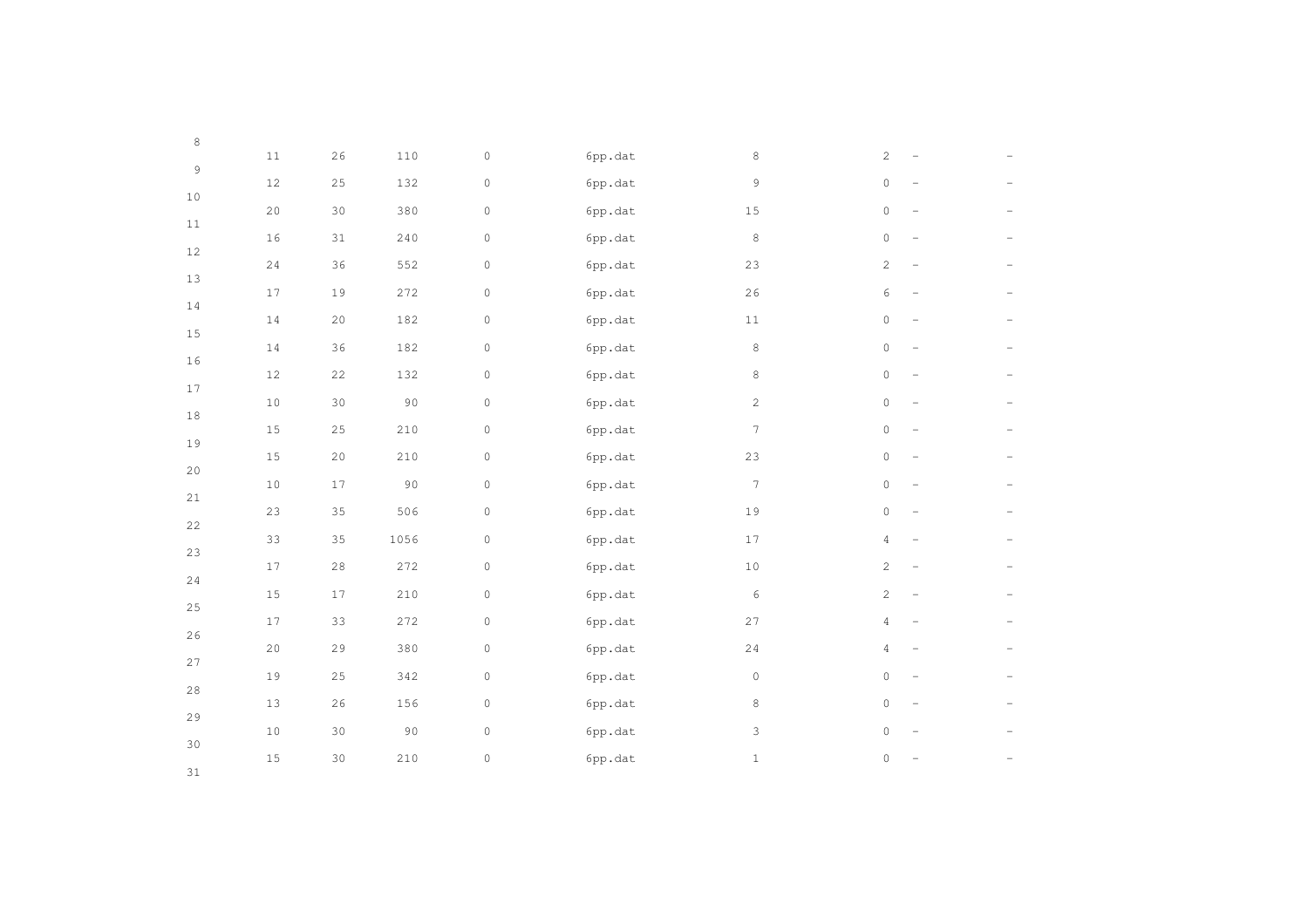| 32     | $1\,4$           | $1\,5$ | 182         | $\mathbb O$         | 6pp.dat | $1\,8$         | 4                   |                          |  |
|--------|------------------|--------|-------------|---------------------|---------|----------------|---------------------|--------------------------|--|
|        | $1\,6$           | 27     | 240         | $\mathsf{O}\xspace$ | 6pp.dat | $1\,8$         | $\circ$             | $\overline{\phantom{0}}$ |  |
| 33     | $1\,4$           | 29     | 182         | $\mathsf{O}\xspace$ | 6pp.dat | $\overline{2}$ | $\mathbb O$         | $\qquad \qquad -$        |  |
| 34     | $1\,5$           | 29     | 210         | $\mathsf{O}\xspace$ | 6pp.dat | $1\,1$         | $\mathbf{1}$        | $\overline{\phantom{a}}$ |  |
| 35     | $1\,0$           | $2\,4$ | $90\,$      | $\mathbb O$         | 6pp.dat | 5              | $\mathsf{O}\xspace$ | $\overline{\phantom{0}}$ |  |
| 36     | $17\,$           | 32     | 272         | $\mathbb O$         | 6pp.dat | 16             | 6                   | $\overline{\phantom{0}}$ |  |
| 37     | $12\,$           | $1\,5$ | 132         | $\mathsf{O}\xspace$ | 6pp.dat | $1\,$          | $\mathsf{O}\xspace$ |                          |  |
| $38\,$ | 24               | 29     | 552         | $\mathsf{O}\xspace$ | 6pp.dat | 17             | $\mathbf{2}$        | $\qquad \qquad -$        |  |
| 39     | $1\,8$           | 27     | 306         | $\mathsf{O}\xspace$ | 6pp.dat | $10\,$         | $\mathsf{O}\xspace$ | $\overline{\phantom{0}}$ |  |
| $4\,0$ | $12\,$           | $31\,$ | 132         | $\mathbb O$         | 6pp.dat | 7              | 2                   | $\qquad \qquad -$        |  |
| 41     | $1\,9$           | 30     | 342         | $\mathbb O$         | 6pp.dat | $4\,4$         | 8                   | $\overline{\phantom{0}}$ |  |
| 42     | 19               | 33     | 342         | $\mathbb O$         | 6pp.dat | 33             | $\,8\,$             |                          |  |
| 43     | 25               | 33     | 600         | $\mathsf{O}\xspace$ | 6pp.dat | 35             | $\overline{4}$      | $\overline{\phantom{0}}$ |  |
| 44     | $16\,$           | $30$   | 240         | $\mathsf{O}\xspace$ | 6pp.dat | 21             | $\mathsf{O}\xspace$ | $\qquad \qquad -$        |  |
| $4\,5$ | $1\,0$           | $1\,5$ | $90$        | $\circ$             | 6pp.dat | $\overline{4}$ | $\mathsf{O}\xspace$ | $\qquad \qquad -$        |  |
| 46     | $\boldsymbol{7}$ | 19     | $4\sqrt{2}$ | $\mathsf{O}\xspace$ | 6pp.dat | $\mathbf{2}$   | $\mathbb O$         | $\overline{\phantom{a}}$ |  |
| 47     | $10$             | $13$   | 90          | $\mathbb O$         | 6pp.dat | $1\,0$         | 3                   | $\overline{\phantom{a}}$ |  |
| 48     | $1\,6$           | $2\,4$ | $2\,4\,0$   | $\mathbb O$         | 6pp.dat | $\overline{4}$ | $\mathbb O$         | $\overline{\phantom{0}}$ |  |
| 49     | $12\,$           | 27     | 132         | $\mathsf{O}\xspace$ | 6pp.dat | 5              | $\mathbb O$         |                          |  |
| 50     | $1\,4$           | $31\,$ | 182         | $\mathsf{O}\xspace$ | 6pp.dat | 3              | $\circ$             | $\qquad \qquad -$        |  |
| 51     | $1\,1$           | 26     | $110$       | $\mathbb O$         | 6pp.dat | $1\,4$         | $10$                | $\qquad \qquad -$        |  |
| 52     |                  |        |             |                     |         |                |                     |                          |  |
| 53     | $1\,4$           | 23     | 182         | $\mathsf{O}\xspace$ | 6pp.dat | $1\,5$         | $\,8\,$             | $\qquad \qquad -$        |  |
| 54     | $1\,8$           | 27     | 306         | $\mathsf{O}\xspace$ | 6pp.dat | 19             | 0                   |                          |  |
|        | $17\,$           | 27     | 272         | $\mathsf{O}\xspace$ | 6pp.dat | $1\,5$         | $\mathbf 0$         |                          |  |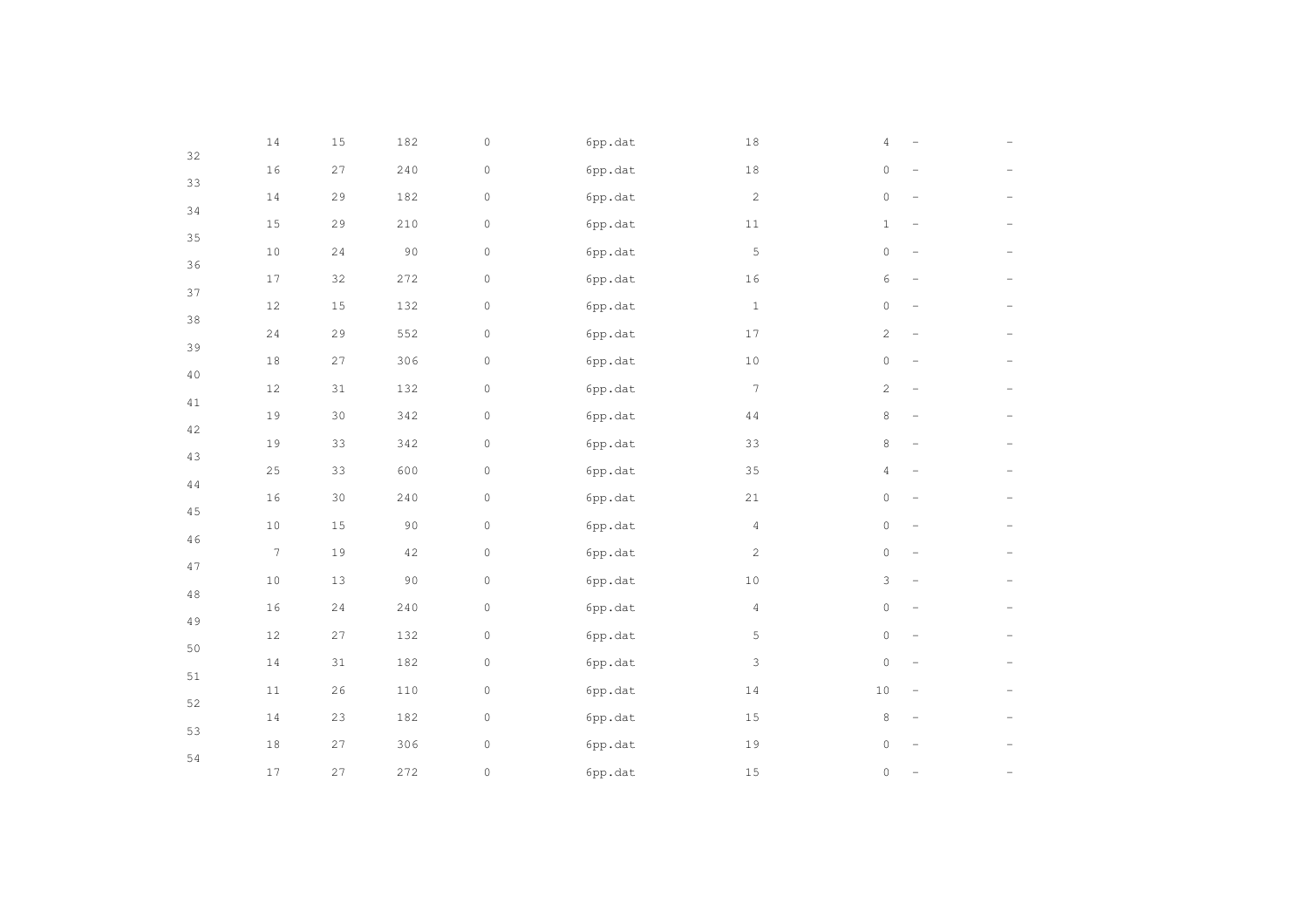@1.<br>Random effects:

|                                          |                | parameter standard | quantiles from sample |  |  |                                                  |  |  |
|------------------------------------------|----------------|--------------------|-----------------------|--|--|--------------------------------------------------|--|--|
|                                          | estimate error |                    |                       |  |  | 0.5 2.5 25 50 75 97.5 99.5                       |  |  |
| sender variance 6pp.dat: 3.5540 0.4728   |                |                    |                       |  |  | 2.53 2.73 3.21 3.52 3.87 4.56 4.86               |  |  |
| receiver variance 6pp.dat: 0.3916 0.1176 |                |                    |                       |  |  | $0.16$ $0.19$ $0.30$ $0.39$ $0.47$ $0.64$ $0.72$ |  |  |
| covariance $6pp.data: -0.0461 0.2065$    |                |                    |                       |  |  | $-0.55 -0.45 -0.19 -0.04$ 0.10 0.37 0.50         |  |  |

#### @1

Fixed effects:

| @ 2              |                    |       |
|------------------|--------------------|-------|
| Overall effects: |                    |       |
|                  | parameter standard | quant |
|                  | estimate error     |       |

|                                    |                         | parameter standard |  | quantiles from sample |  |                                                   |
|------------------------------------|-------------------------|--------------------|--|-----------------------|--|---------------------------------------------------|
|                                    | estimate error          |                    |  |                       |  | 0.5 2.5 25 50 75 97.5 99.5                        |
| Densitv                            | 6pp.dat: -5.7617 0.2147 |                    |  |                       |  | $-6.30 - 6.19 - 5.91 - 5.75 - 5.62 - 5.34 - 5.19$ |
| Reciprocity 6pp.dat: 0.6626 0.2975 |                         |                    |  |                       |  | $-0.28$ 0.04 0.47 0.68 0.87 1.21 1.39             |

# @2

.<br>Specific covariate effects:

# @3

.<br>Sender covariates:

|                      | parameter standard |        | quantiles from sample                                  |
|----------------------|--------------------|--------|--------------------------------------------------------|
|                      | estimate error     |        | 97.5 99.5<br>2.5<br>2.5<br>50<br>0.5<br>75             |
| gender               | $-0.0887$          | 0.2590 | $-0.80 -0.62 -0.26 -0.08$<br>0.09<br>$0.40 \quad 0.51$ |
| Aggressiveness       | 0.1603             | 0.0931 | 0.23<br>0.33<br>$-0.09 - 0.02$<br>0.09<br>0.38<br>0.16 |
| isolation            | 0.5917             | 0.1037 | $0.36$ $0.41$ $0.51$ $0.59$ $0.66$ $0.79$ $0.83$       |
| acceptance_aggregate | 0.1638             | 0.1101 | 0.25<br>0.39<br>$-0.12 - 0.02$<br>0.42<br>0.08<br>0.15 |
| rejection_aggregate  | 0.3449             | 0.1259 | 0.34<br>0.42<br>0.27<br>0.68<br>0.61<br>0.07<br>0.00   |
| bully                | 0.5706             | 0.3096 | 0.79<br>1.27<br>0.57<br>1.15<br>$-0.18 - 0.05$<br>.35  |

### @3

Receiver covariates:

|                      | parameter standard |        |                                             | quantiles from sample |      |      |                  |           |                   |
|----------------------|--------------------|--------|---------------------------------------------|-----------------------|------|------|------------------|-----------|-------------------|
|                      | estimate           | error  | 0.5                                         | 2.5                   | 2.5  | 50   | 75               |           | 97.5 99.5         |
| gender               | 1.0918             | 0.2230 | 0.51                                        | 0.67                  | 0.94 | 1.09 | 1.24             | 1.54 1.65 |                   |
| Aggressiveness       | 0.6045             | 0.0649 | 0.42                                        | 0.46                  | 0.56 | 0.60 | 0.65             |           | $0.73 \quad 0.76$ |
| isolation            | $-0.3526$          | 0.0712 | $-0.55 -0.50 -0.40 -0.35 -0.31 -0.21 -0.17$ |                       |      |      |                  |           |                   |
| acceptance_aggregate | 0.1964             | 0.0881 | $-0.03$                                     | 0.02                  | 0.14 | 0.20 | $0.26$ 0.36 0.40 |           |                   |
| rejection_aggregate  | 0.1574             | 0.0868 | $-0.09 - 0.04$                              |                       | 0.11 | 0.17 | 0.22             | 0.32      | 0.35              |
| bully                | 1.5056             | 0.1600 | 1.13                                        |                       | 1.40 | 1.49 | 1.60             |           | 1.86 1.95         |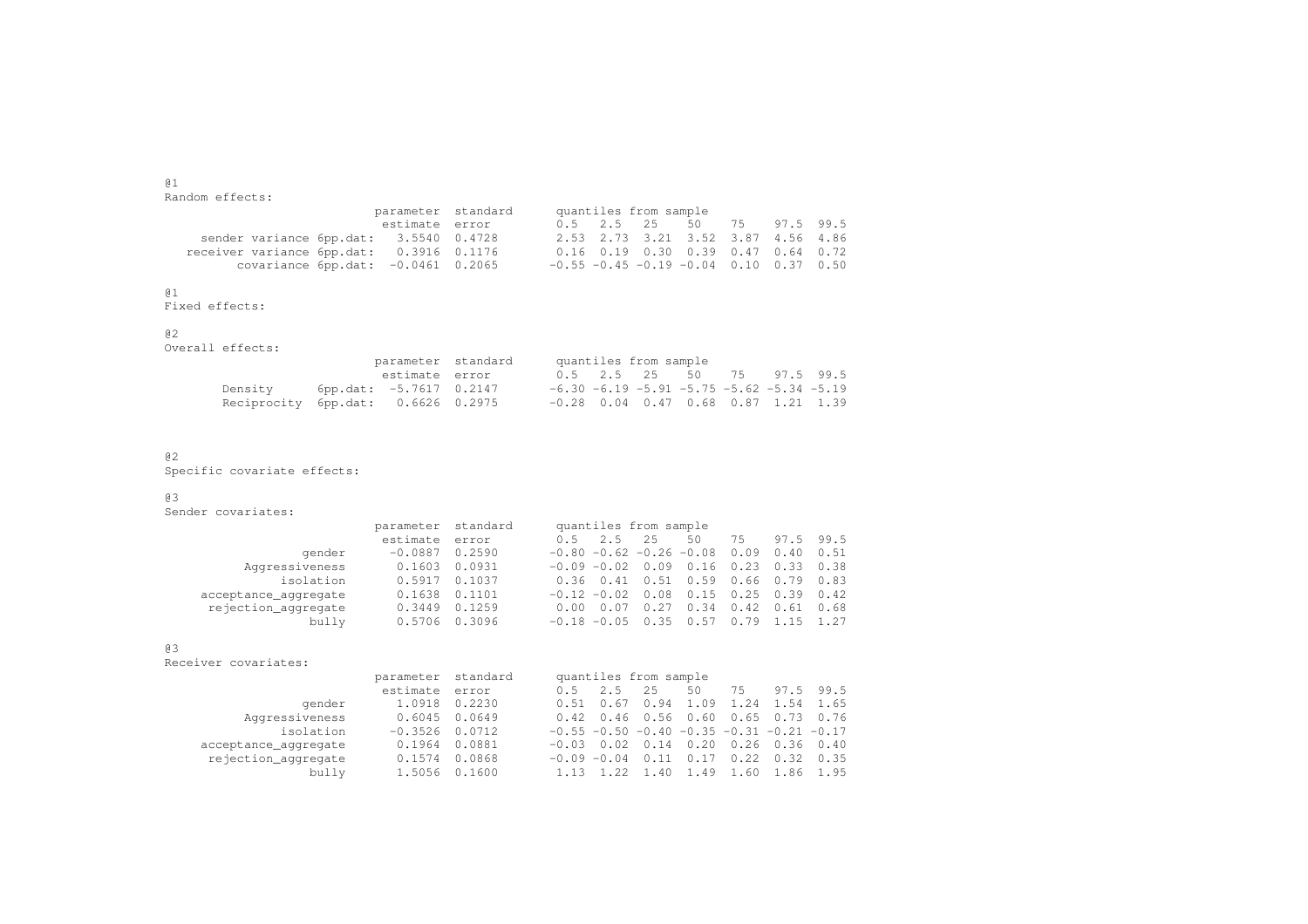@3.<br>Density covariates:

| abs diff gender |                                                                                             |                    |  |                       |                                                                                                                                                                                                                               |
|-----------------|---------------------------------------------------------------------------------------------|--------------------|--|-----------------------|-------------------------------------------------------------------------------------------------------------------------------------------------------------------------------------------------------------------------------|
| BestFriend      |                                                                                             |                    |  |                       |                                                                                                                                                                                                                               |
| Dislike         |                                                                                             |                    |  |                       |                                                                                                                                                                                                                               |
| BothBoy         |                                                                                             |                    |  |                       |                                                                                                                                                                                                                               |
|                 | estimate error<br>$-0.4429$ 0.2239<br>$-0.4860$ 0.1622<br>2.3554 0.1344<br>$-0.5932$ 0.4343 | parameter standard |  | quantiles from sample | 0.5 2.5 25 50 75 97.5 99.5<br>$-1.01 - 0.88 - 0.59 - 0.45 - 0.29$ 0.02 0.13<br>$-0.94$ $-0.81$ $-0.60$ $-0.48$ $-0.37$ $-0.19$ $-0.12$<br>2.03 2.10 2.26 2.35 2.45 2.63 2.72<br>$-1.76 - 1.48 - 0.89 - 0.60 - 0.31$ 0.30 0.56 |

<sup>@2</sup>

Omega for Multilevel Model:

# 0.13

standard errors:

0.07

| parameter standard | quantiles from sample |  |                                      |  |  |
|--------------------|-----------------------|--|--------------------------------------|--|--|
| estimate error     |                       |  | 0.5 2.5 2.5 50 7.5 97.5 99.5         |  |  |
| : 0.1342 0.0684    |                       |  | $0.03$ 0.05 0.09 0.12 0.17 0.31 0.40 |  |  |

acceptance rate for random actor effects: 0.5930 acceptance rate for fixed parameters: 0.6849 acceptance rate for random effects fixed parameters: 0.7527

# @1

.<br>Model fit measures:

Deviance: 2502.2561 Bayesian information criterion: 25614.8285 Harmonic mean of the likelihood: 8.84025772406973E-0686 -1577.3941Newton and Raftery p4: 0.010 -1260.3284 Mean absolute residual: 0.053

> parameter standard quantiles from sample .<br>estimate error  $0.5$  2.5 25 50 75 97.5 99.5 log-likelihood: -1472.9394 25.4690 -1537.97 -1522.66 -1490.45 -1473.18 -1455.00 -1424.62 -1409.64

# 25.4695

@1.<br>Convergence info: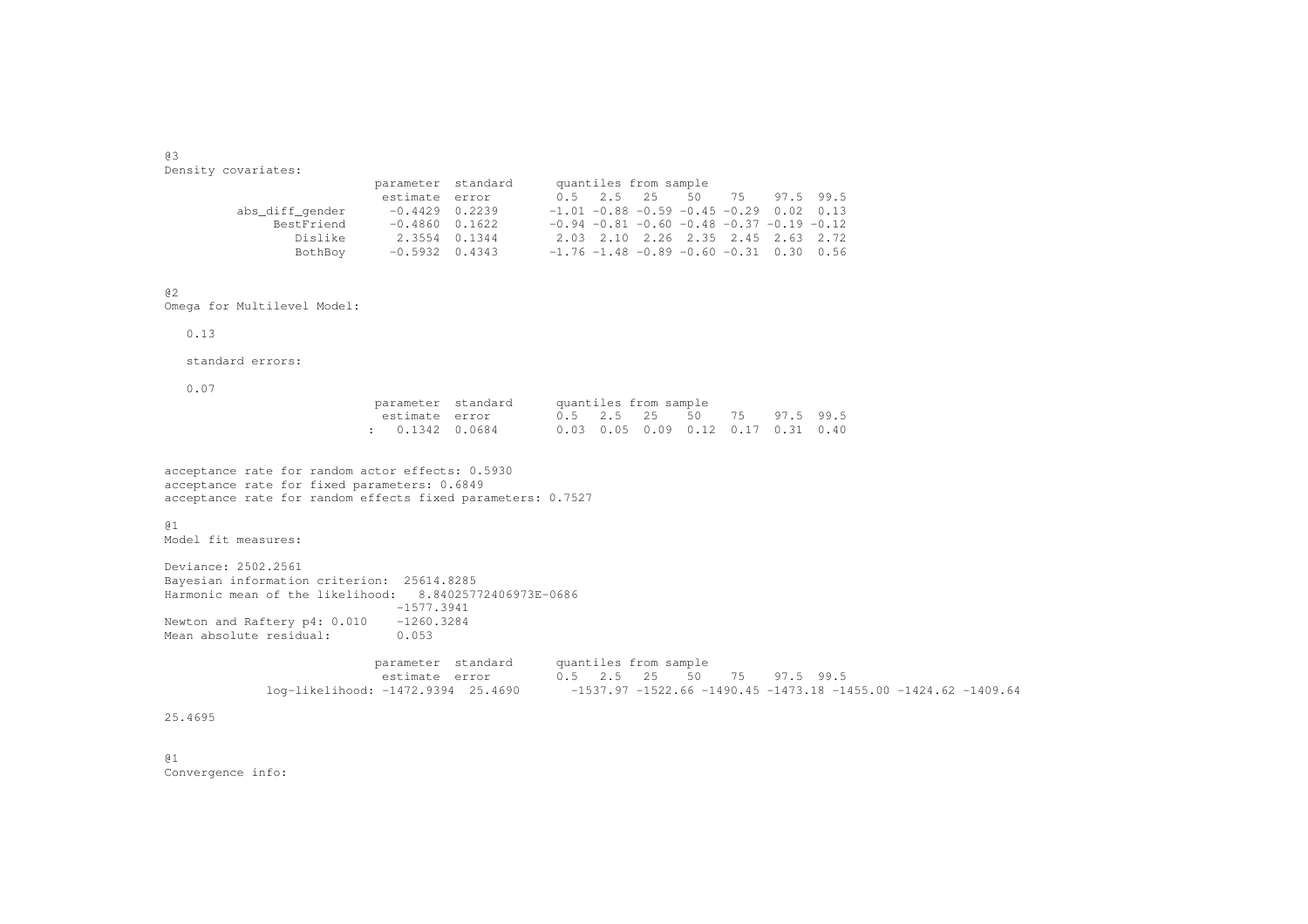# .<br>Covariance matrix from sample of theta (correlations below the diagonal):

|                           |                   | $0.046 - 0.015 - 0.005$ $0.006 - 0.005 - 0.006 - 0.000 - 0.004$ $0.003 - 0.002$ $0.001$ $0.002$ $0.000$ $-0.005$ $-0.017$        |                                                                                                 |  |  |  |  |  |                 |
|---------------------------|-------------------|----------------------------------------------------------------------------------------------------------------------------------|-------------------------------------------------------------------------------------------------|--|--|--|--|--|-----------------|
| $-0.007 - 0.009 - 0.024$  |                   | $-0.238$ 0.089 $-0.011$ $-0.002$ 0.001 $-0.001$ $-0.005$ $-0.034$ $-0.001$ 0.001 $-0.005$ $-0.005$ $-0.004$ $-0.005$ 0.010       |                                                                                                 |  |  |  |  |  |                 |
| $0.009$ $0.001$ $0.016$   |                   |                                                                                                                                  |                                                                                                 |  |  |  |  |  |                 |
| $-0.004 - 0.003 - 0.076$  |                   | $-0.091$ $-0.141$ $0.067$ $-0.003$ $-0.003$ $-0.000$ $0.000$ $0.003$ $0.032$ $0.002$ $-0.001$ $0.001$ $0.001$ $-0.004$ $-0.031$  |                                                                                                 |  |  |  |  |  |                 |
| $-0.001$ $0.001$ $-0.006$ |                   | $0.303 - 0.074 - 0.121$ $0.009 - 0.002 - 0.004 - 0.004$ $0.004$ $0.002 - 0.000$ $0.000 - 0.000 - 0.001 - 0.001 - 0.002$          |                                                                                                 |  |  |  |  |  |                 |
|                           |                   | $-0.246$ 0.045 $-0.111$ $-0.233$ 0.011 0.003 $-0.001$ 0.000 $-0.004$ 0.001 0.000 $-0.001$ $-0.002$ 0.002 0.004                   |                                                                                                 |  |  |  |  |  |                 |
| $-0.000$ $0.000$ $0.010$  |                   | $-0.234$ $-0.032$ $-0.012$ $-0.342$ $0.244$ $0.012$ $0.008$ $-0.004$ $-0.002$ $0.001$ $-0.001$ $-0.002$ $0.001$ $0.001$ $0.000$  |                                                                                                 |  |  |  |  |  |                 |
| $0.000 \t 0.000 \t 0.004$ |                   | $-0.015$ $-0.132$ $0.015$ $-0.317$ $-0.080$ $0.545$ $0.016$ $-0.010$ $-0.000$ $0.000$ $0.000$ $-0.000$ $0.000$ $0.004$ $-0.002$  |                                                                                                 |  |  |  |  |  |                 |
| $0.001$ $0.001$ $-0.001$  |                   | $-0.058$ $-0.366$ $0.041$ $0.127$ $0.012$ $-0.104$ $-0.247$ $0.096$ $0.009$ $0.000$ $0.003$ $0.002$ $-0.001$ $-0.009$ $-0.010$   |                                                                                                 |  |  |  |  |  |                 |
| $-0.010$ $0.009$ $-0.018$ |                   |                                                                                                                                  |                                                                                                 |  |  |  |  |  |                 |
| $-0.005$ 0.001 $-0.080$   |                   | $0.059 - 0.011$ $0.549$ $0.102 - 0.175 - 0.084 - 0.012$ $0.132$ $0.050 - 0.000$ $-0.000$ $0.001$ $-0.002$ $-0.004$ $-0.037$      |                                                                                                 |  |  |  |  |  |                 |
| $-0.001$ $0.001$ $-0.001$ |                   | $-0.135$ 0.036 0.092 $-0.077$ 0.091 0.110 0.039 0.006 $-0.016$ 0.004 $-0.001$ $-0.001$ $-0.001$ $-0.001$ $-0.001$                |                                                                                                 |  |  |  |  |  |                 |
|                           |                   | $0.069 - 0.239 - 0.049$ $0.003$ $0.004 - 0.117$ $0.039$ $0.123 - 0.019 - 0.192$ $0.005$ $0.002 - 0.001$ $0.001$ $0.001$          |                                                                                                 |  |  |  |  |  |                 |
| $-0.001$ $0.001$ $0.002$  |                   | $0.086 - 0.173$ $0.048 - 0.017 - 0.149 - 0.195 - 0.012$ $0.078$ $0.058 - 0.158$ $0.296$ $0.008$ $0.004$ $0.002 - 0.003$          |                                                                                                 |  |  |  |  |  |                 |
| $-0.004 - 0.001 - 0.004$  |                   | $0.025$ $-0.137$ $0.050$ $-0.103$ $-0.167$ $0.066$ $0.042$ $-0.032$ $-0.120$ $-0.237$ $-0.212$ $0.462$ $0.008$ $-0.001$ $-0.002$ |                                                                                                 |  |  |  |  |  |                 |
| $0.000 - 0.003 - 0.001$   |                   |                                                                                                                                  |                                                                                                 |  |  |  |  |  |                 |
| $-0.002$ 0.000 0.009      |                   | $-0.153 - 0.096 - 0.085 - 0.083$ 0.097 0.052 0.204 $-0.178 - 0.126 - 0.104$ 0.090 0.157 $-0.048$ 0.026 0.003                     |                                                                                                 |  |  |  |  |  |                 |
| $0.011$ $0.001$ $0.083$   |                   | $-0.363$ 0.144 $-0.539$ $-0.073$ 0.157 0.018 $-0.075$ $-0.141$ $-0.735$ $-0.037$ 0.060 $-0.133$ $-0.088$ 0.094 0.050             |                                                                                                 |  |  |  |  |  |                 |
|                           |                   | $-0.213$ 0.179 $-0.095$ $-0.035$ $-0.023$ 0.014 0.047 $-0.198$ $-0.133$ $-0.055$ $-0.080$ $-0.277$ 0.012 $-0.070$ 0.313          |                                                                                                 |  |  |  |  |  |                 |
| $0.026$ 0.003             | 0.009             | $-0.303$ 0.017 $-0.076$ 0.047 0.004 0.005 0.045 0.205 0.031 0.120 0.079 $-0.048$ $-0.268$ 0.012 0.022                            |                                                                                                 |  |  |  |  |  |                 |
| $0.132 \quad 0.018$       | 0.002<br>$-0.262$ |                                                                                                                                  | $0.121 - 0.680 - 0.143$ $0.216$ $0.083 - 0.026 - 0.131 - 0.827 - 0.027$ $0.066 - 0.098 - 0.023$ |  |  |  |  |  | $0.133$ $0.850$ |
| $0.131$ $0.031$ $0.189$   |                   |                                                                                                                                  |                                                                                                 |  |  |  |  |  |                 |

@2.<br>Performed number of iterations

> number of batches: 0 batch size: 0

@2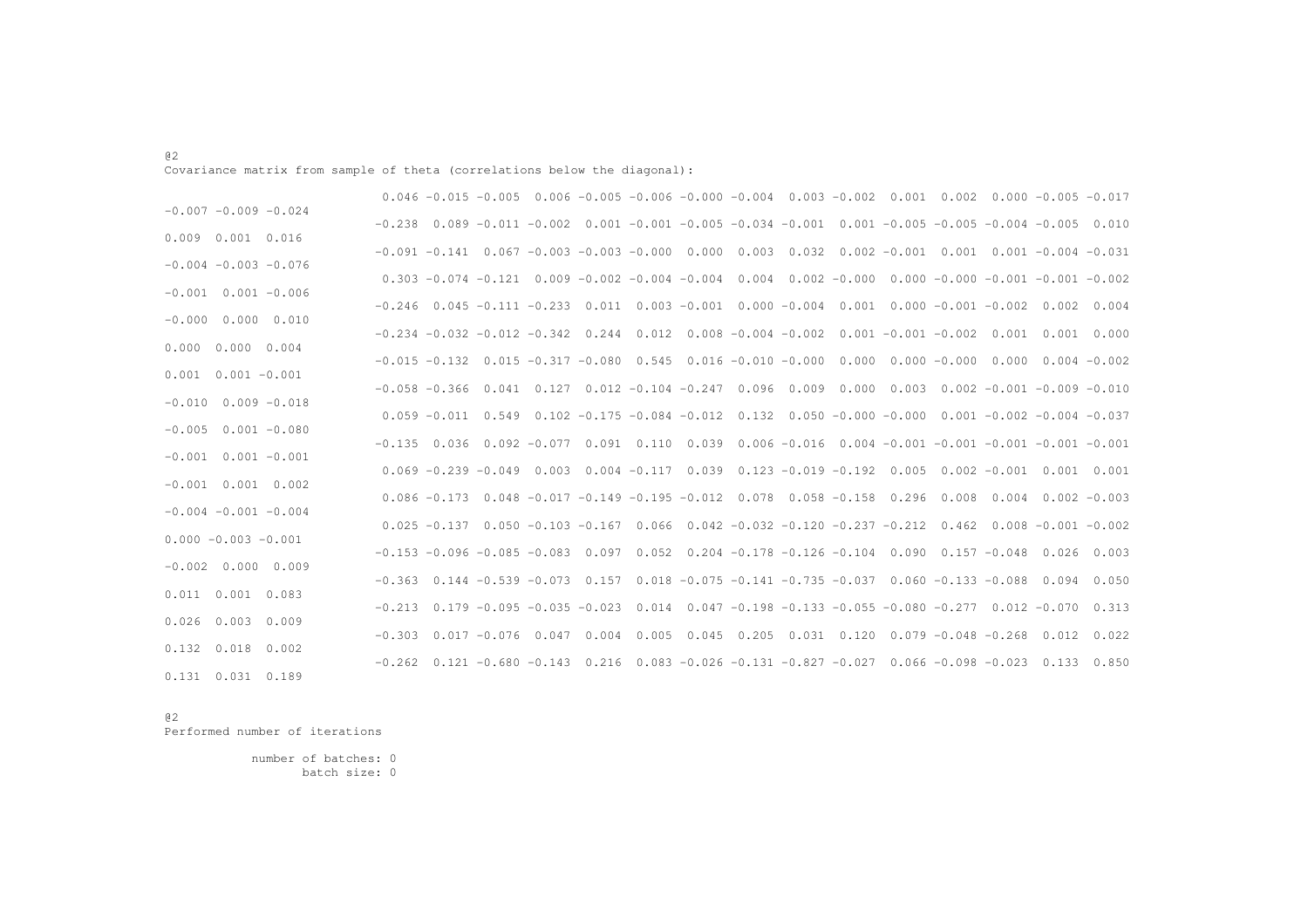# number of burn-in iterations: 8000 sample size: 20000 thinning constant: 1

@2

Raftery-Lewis estimates

|                              | quantile | KThin          |     | BurnIn NSample | KInd | MinInd | I    |
|------------------------------|----------|----------------|-----|----------------|------|--------|------|
| sender variance 6pp.dat:     | 2.5      | 8              | 40  | 11592          | 22   | 600    | 0.05 |
|                              | 50       | 48             | 192 | 626448         | 143  | 6147   | 0.01 |
|                              | 97.5     | 7              | 35  | 8519           | 21   | 600    | 0.07 |
| covariance 6pp.dat, 6pp.dat: | 2.5      | 10             | 80  | 24890          | 31   | 600    | 0.02 |
|                              | 50       | 33             | 297 | 924759         | 160  | 6147   | 0.01 |
|                              | 97.5     | 11             | 154 | 31911          | 42   | 600    | 0.02 |
| receiver variance 6pp.dat:   | 2.5      | 10             | 70  | 18190          | 34   | 600    | 0.03 |
|                              | 50       | 33             |     | 330 1038675    | 158  | 6147   | 0.01 |
|                              | 97.5     | 8              | 64  | 16776          | 31   | 600    | 0.04 |
| density 6pp.dat:             | 2.5      | 7              | 133 | 31892          | 60   | 600    | 0.02 |
|                              | 50       | 24             |     | 360 1069056    | 211  | 6147   | 0.01 |
|                              | 97.5     | $\,8\,$        | 200 | 51064          | 61   | 600    | 0.01 |
| reciprocity 6pp.dat:         | 2.5      | 6              | 156 | 39036          | 97   | 600    | 0.02 |
|                              | 50       | 24             |     | 336 1045416    | 184  | 6147   | 0.01 |
|                              | 97.5     | 17             | 187 | 46818          | 59   | 600    | 0.01 |
| qender                       | 2.5      | 6              | 120 | 29772          | 64   | 600    | 0.02 |
|                              | 50       | 28             | 280 | 860524         | 164  | 6147   | 0.01 |
|                              | 97.5     | 10             | 90  | 20020          | 35   | 600    | 0.03 |
| Aggressiveness               | 2.5      | 6              | 102 | 26268          | 52   | 600    | 0.02 |
|                              | 50       | 23             |     | 437 1338738    | 207  | 6147   | 0.00 |
|                              | 97.5     | 8              | 112 | 28112          | 42   | 600    | 0.02 |
| isolation                    | 2.5      | 5              | 120 | 30115          | 69   | 600    | 0.02 |
|                              | 50       | 24             |     | 480 1448304    | 233  | 6147   | 0.00 |
|                              | 97.5     | 10             | 90  | 23820          | 40   | 600    | 0.03 |
| acceptance_aggregate         | 2.5      | 5              | 85  | 22255          | 68   | 600    | 0.03 |
|                              | 50       | 16             | 320 | 979072         | 192  | 6147   | 0.01 |
|                              | 97.5     | 4              | 84  | 21596          | 46   | 600    | 0.03 |
| rejection_aggregate          | 2.5      | 7              | 427 | 108241         | 78   | 600    | 0.01 |
|                              | 50       | 38             | 418 | 1264488        | 187  | 6147   | 0.00 |
|                              | 97.5     | 10             | 280 | 75510          | 69   | 600    | 0.01 |
| bully                        | 2.5      | 5              | 165 | 42810          | 56   | 600    | 0.01 |
|                              | 50       | 26             |     | 390 1174446    | 229  | 6147   | 0.01 |
|                              | 97.5     | 8              | 144 | 37576          | 54   | 600    | 0.02 |
| qender                       | 2.5      | 6              | 120 | 29772          | 62   | 600    | 0.02 |
|                              | 50       | 23             | 253 | 742394         | 112  | 6147   | 0.01 |
|                              | 97.5     | $\overline{4}$ | 80  | 19840          | 55   | 600    | 0.03 |
| Aggressiveness               | 2.5      | 5              | 130 | 34220          | 49   | 600    | 0.02 |
|                              | 50       | 31             | 248 | 754726         | 130  | 6147   | 0.01 |
|                              | 97.5     | 11             | 99  | 22891          | 45   | 600    | 0.03 |
| isolation                    | 2.5      | 4              | 84  | 21240          | 71   | 600    | 0.03 |